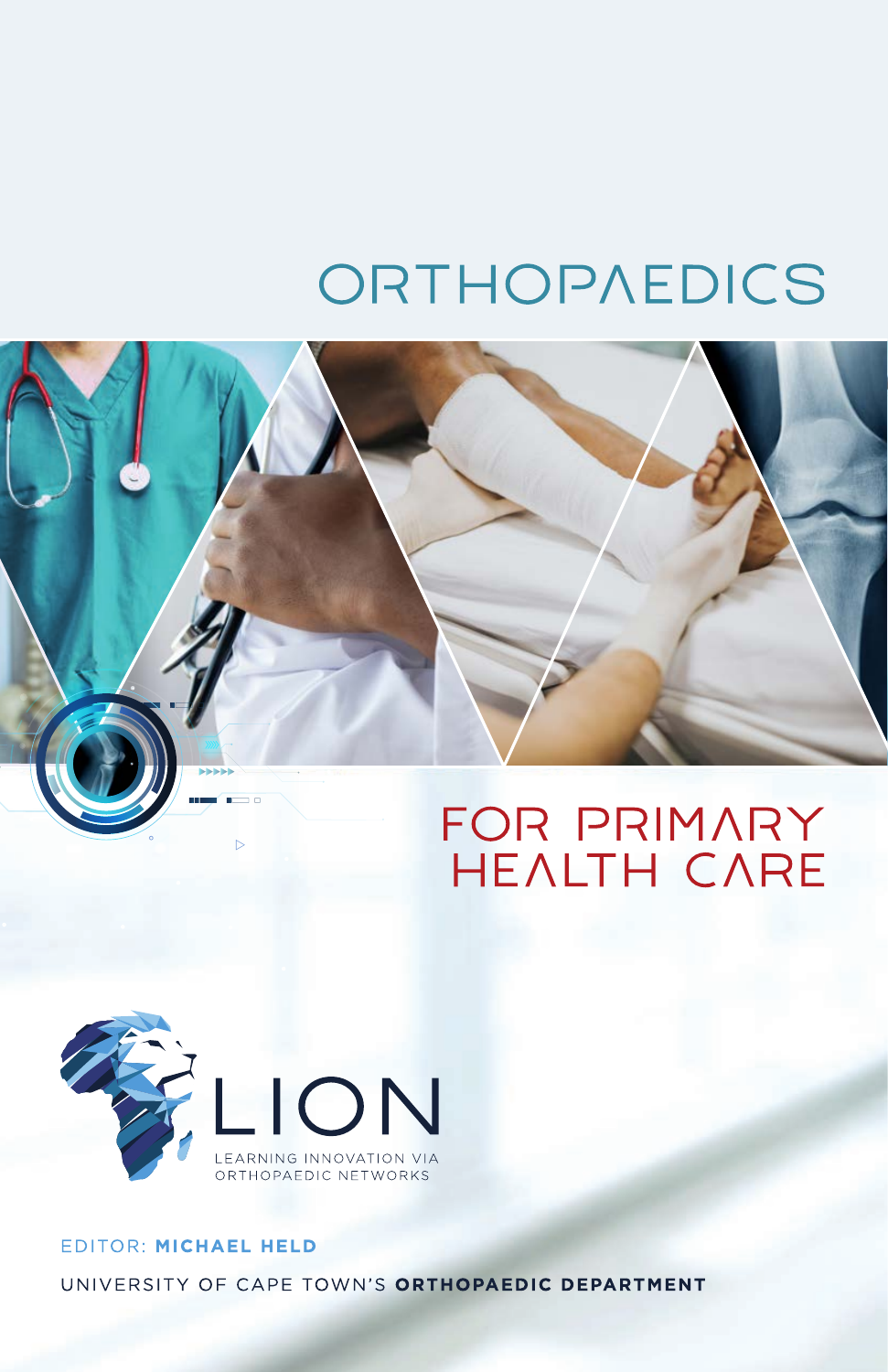## **Fractures of the forearm and wrist**

#### by Anria Horn

#### **Learning objectives**

- 1. Identify and describe forearm fractures in children.
- 2. Manage Monteggia and Galleazi fractures.
- 3. Understand conservative management of forearm fractures.
- 4. Gauge acceptable deformity in paediatric forearm fractures.

#### **Forearm fractures in children**

- **Very common fracture.**
- **Caused by a fall on an outstretched** hand (FOOSH) with a rotational component. Single bone fractures are usually a result of direct trauma.
- **Present with clinical deformity, pain** and swelling.
- **Exclude neurological and vascular** compromise.
- X-rays: AP and lateral including wrist and elbow.
- **Must exclude Monteggia and Galeazzi fractures.**

Fracture description:

- 1. Complete vs incomplete (greenstick) vs plastic deformity.
- 2. Open vs closed.
- 3. Distal vs diaphyseal vs proximal
- 4. Shortening
- 5. Angulation (apex volar/dorsal/radial/ulnar)
- 6. Translation
- 7. Rotation

## **Monteggia and Galeazzi fractures**

The radius and ulna form a 'ring' of sorts. Therefore, shortening and marked angulation of the one bone has to be accompanied by fracture of the other bone OR dislocation on either end of the unbroken bone.

**Useful mnemonic: GRUM - Galeazzi Radius Ulna Monteggia**

#### **Monteggia fractures**

This is a displaced ulna fracture, usually proximal, with a radial head dislocation. To identify a radial head dislocation, check that the capitellum and radial head are aligned on AP and lateral X-rays.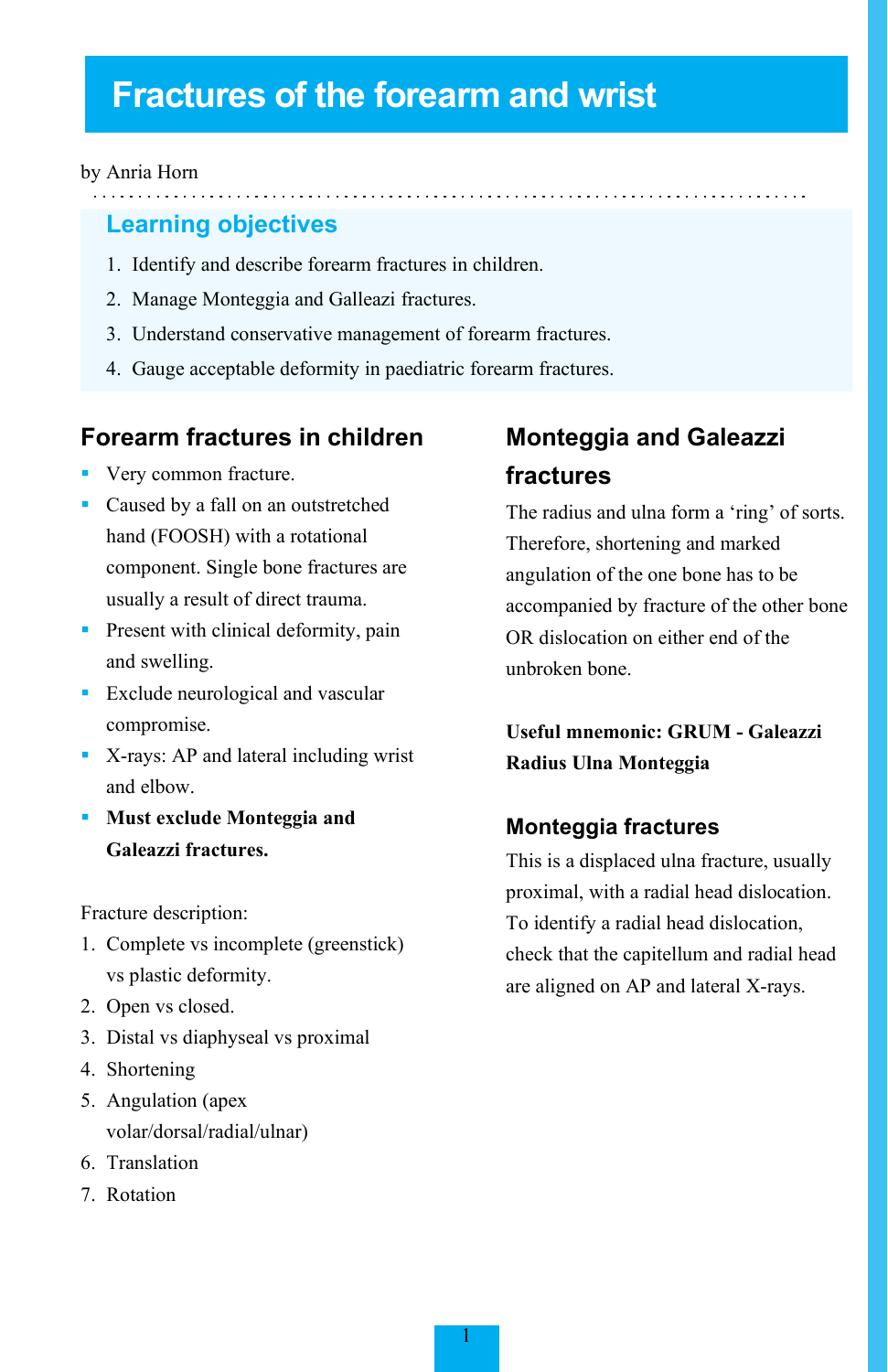

*Angulated and shortened ulna fracture with intact radius and radial head dislocation* 



*The radial head is not aligned with the capitellum*

#### **Galeazzi fractures**

Isolated radial fracture with distal ulna dislocation.

Extremely rare in children as distal ulna physeal fracture more likely.



*Displaced distal radius fracture with volar dislocation of the distal ulna*

The treatment for Galeazzi and Monteggia fractures usually involves anatomical reduction and fixation of the fractured bone. This leads to spontaneous reduction of the dislocated joint. These fractures should always be referred urgently.

## **Conservative management of paediatric forearm fractures**

The majority of paediatric forearm fractures can be managed conservatively in plaster, with or without closed reduction.

All fractures proximal to the distal radial physis should be immobilised in an aboveelbow cast to control elbow movement.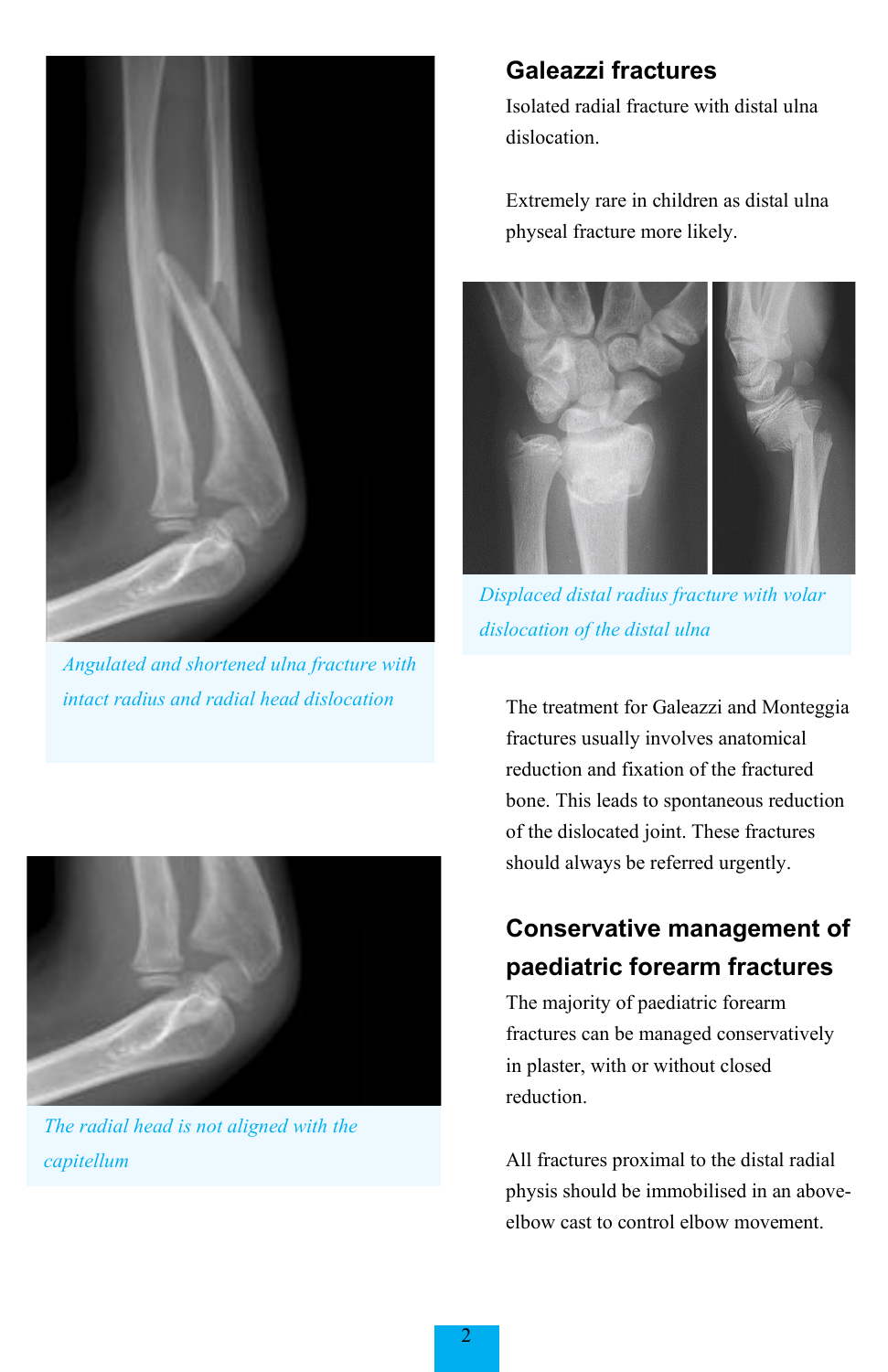Due to remodeling, certain degrees of angulation, shortening and rotation can be accepted.

## **Acceptable degrees of deformity in paediatric forearm fractures**

|                           | $\lt 9$<br>years | ≥ 9<br>years           |
|---------------------------|------------------|------------------------|
| Distal forearm            | $25^{\circ}$     | $15 -$<br>$20^{\circ}$ |
| Mid and<br>proximal shaft | $15^{\circ}$     | $10^{\circ}$           |
| <b>Rotation</b>           | $0^{\circ}$      | O°                     |
| Shortening                | 1 <sub>cm</sub>  | 1 <sub>cm</sub>        |

## **Reduction of displaced / angulated fractures**

- 1. Check the neurovascular status of the limb and document it.
- 2. The patient needs to be sedated and relaxed.
- 3. The deforming force needs to be reversed. Most commonly this requires traction and flexion (volar angulation).
- 4. Three-point moulding is employed to ensure maintenance of the reduction once achieved.



#### *Three-point moulding for apex volar fracture*

5. Interosseus moulding will help restore the radial bow.



#### *Interosseous moulding*

- 6. X-rays are performed to confirm adequacy of reduction
- 7. Patient is observed for a few hours to exclude features of compartment syndrome.
- 8. NB: Educate parents regarding elevation, swelling and warning signs of compartment syndrome.
- 9. Arrange follow-up after one week to check the position of the fracture.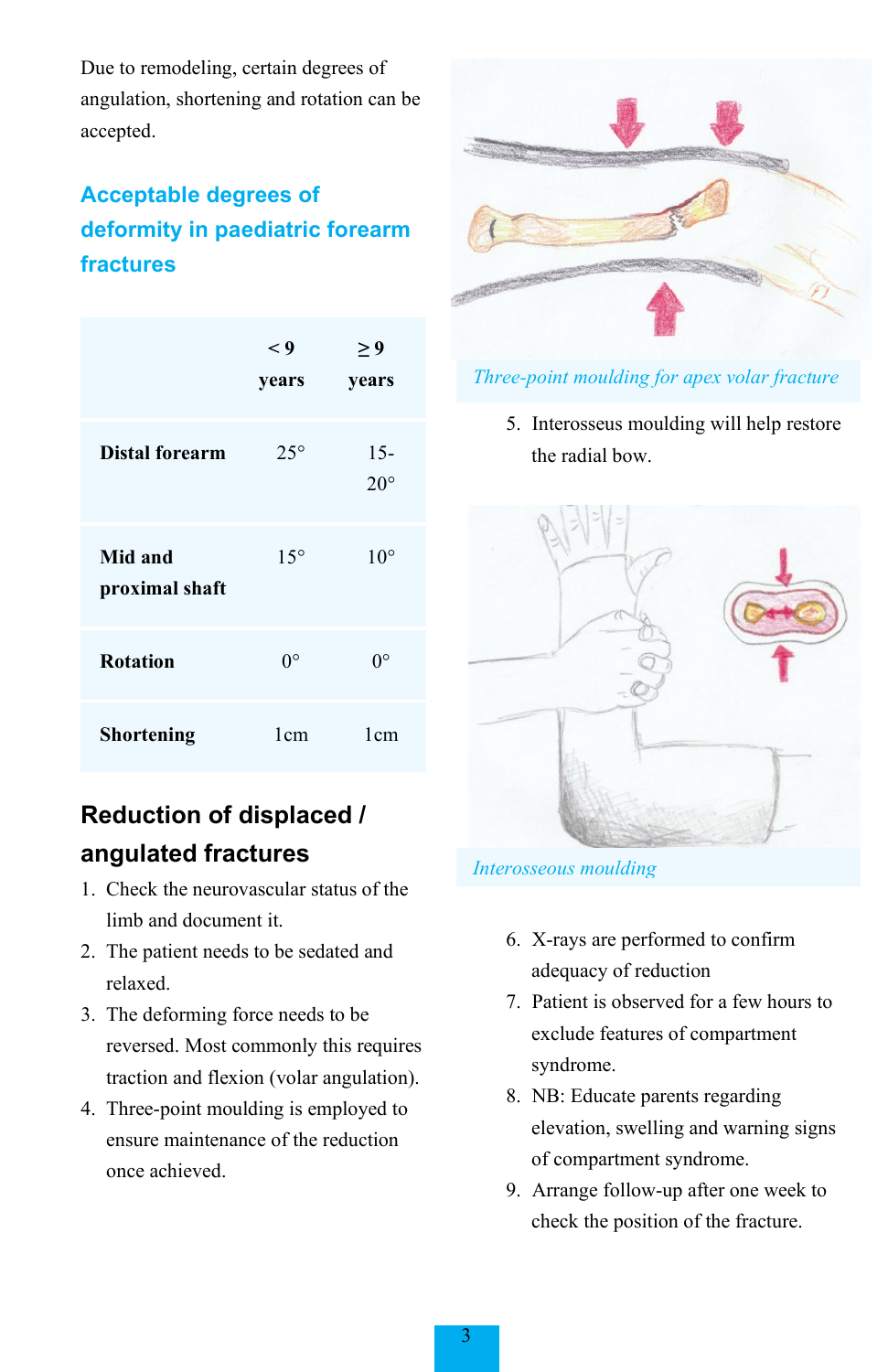What to do if excessive swelling/ features of compartment syndrome:

- 1. Elevate the limb.
- 2. Encourage finger movement.
- 3. Split/bivalve the cast and the padding.
- 4. Refer urgently if no alleviation of symptoms.

### **Indications for referral and**

#### **surgery**

- 1. Unacceptable deformity following attempted closed reduction.
- 2. Recurrence of deformity.
- 3. Open fractures.
- 4. Pathological fractures.
- 5. Neurological or vascular compromise.
- 6. Galeazzi and Monteggia fractures.
- 7. Older children  $(≥ 13)$  with limited remodeling potential.

#### **References**

Pace JL. Pediatric and Adolescent Forearm Fractures: Current Controversies and Treatment Recommendations. J Am Acad Orthop Surg 2016;24:780–788

Roth KC, Denk K, Colaris JW et al. Think twice before re-manipulating distal metaphyseal fractures in children. Arch Orthop Trauma Surg 2014; 134:1699–1707

#### **Assessment**

When a child presents with a forearm fracture, it is important to (choose the most correct answer):

- A. Interview the family through to exclude non-accidental injury.
- B. Take X-rays of the joint above and below to exclude Monteggia or Galleazi fractures.
- C. Take X-rays of the contralateral limb to compare.
- D. Not apply a circumferential cast due to the risk of compartment syndrome.
- E. Refer all patients for orthopaedic assessment, even if the fracture is undisplaced.

The correct answer is (B) - take Xrays of the joint above and below to exclude Monteggia or Galleazi fractures.

- A. Forearm fractures are usually not suggestive of NAI.
- C. Only take contralateral X-rays in instances of doubt.
- D. Circumferential casts are indicated for most fractures, patients should be warned about the risk and signs of compartment syndrome.
- E. Undisplaced and buckle fractures do not require orthopaedic referral.